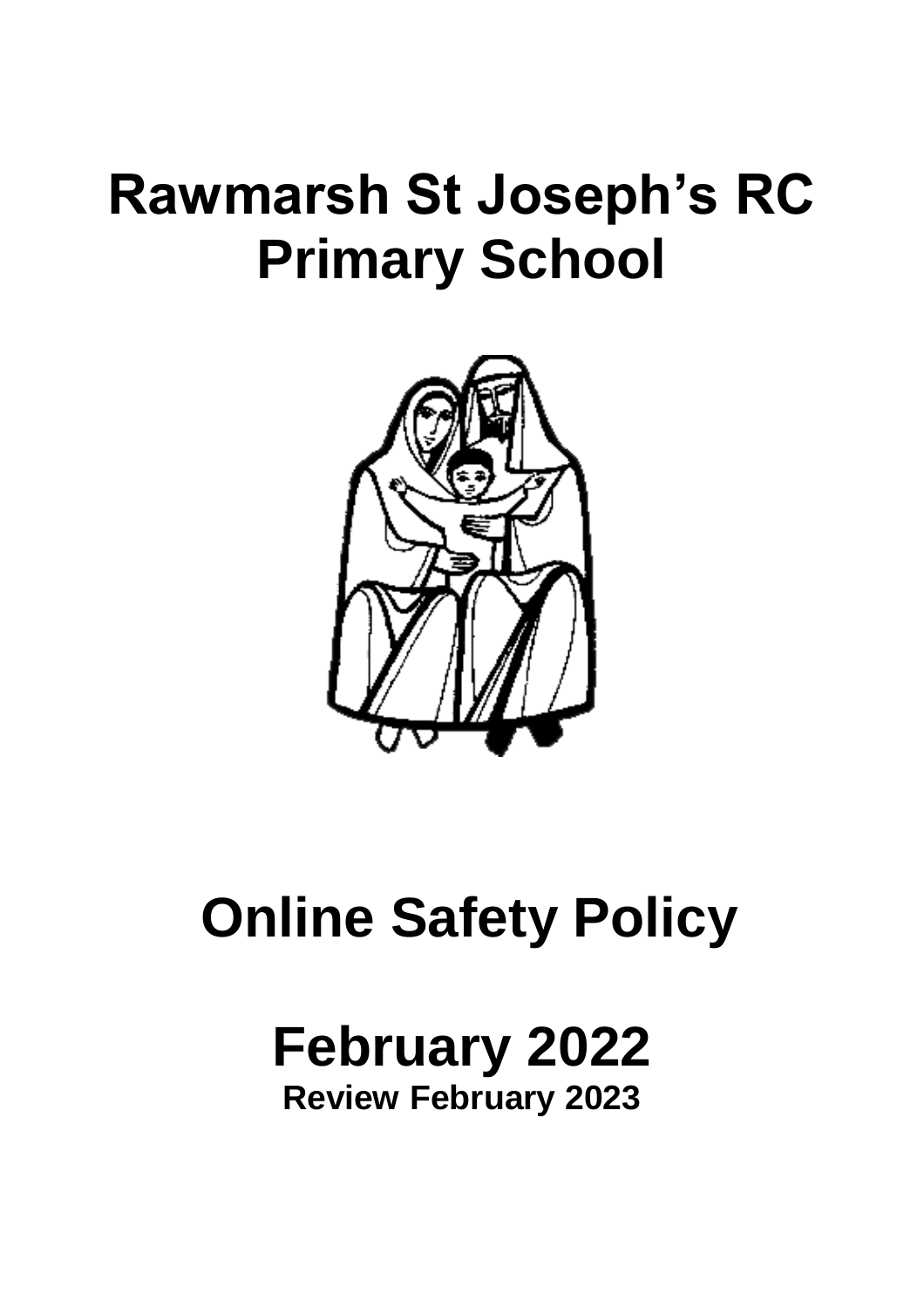# **Online Safety Policy**

#### **Introduction**

At Rawmarsh St Joseph's School, we believe that the Internet and other digital technologies are very powerful resources which can enhance and potentially transform teaching and learning when used effectively and appropriately. The Internet is an essential element of 21<sup>st</sup> century life for education, business and social interaction. This school provides pupils with opportunities to use the excellent resources on the Internet, along with developing the skills necessary to access, analyse and evaluate them.

#### **Statement of intent**

Rawmarsh St Joseph's School understands that using online services is an important aspect of raising educational standards, promoting pupil achievement, and enhancing teaching and learning. The use of online services is embedded throughout the school; therefore, there are a number of controls in place to ensure the safety of pupils and staff.

The breadth of issues classified within online safety is considerable, but they can be categorised into four areas of risk:

• Content: Being exposed to illegal, inappropriate or harmful material, e.g. pornography, fake news, self-harm and suicide, and discriminatory or extremist views.

• Contact: Being subjected to harmful online interaction with other users, e.g. peer pressure, commercial advertising, and adults posing as children or young adults with the intention to groom or exploit children.

• Conduct: Personal online behaviour that increases the likelihood of, or causes, harm, e.g. sending and receiving explicit messages, and cyberbullying.

• Commerce: Risks such as online gambling, inappropriate advertising, phishing and/or financial scams.

The measures implemented to protect pupils and staff revolve around these areas of risk. Our school has created this policy with the aim of ensuring appropriate and safe use of the internet and other digital technology devices by all pupils and staff.

#### **What is online safety?**

In simple terms, online safety refers to the act of staying safe online. It is also commonly known as internet safety, e-safety and cyber safety. It encompasses all technological devices which have access to the internet from PCs and laptops to smartphones and tablets. The internet is an incredible resource with the ability to allow children and young people to learn new things, be creative and connect with each other. But there will always be risks present when using the internet, and these risks are always changing. That's why it is important to keep up-to-date with issues concerning using the internet. Working in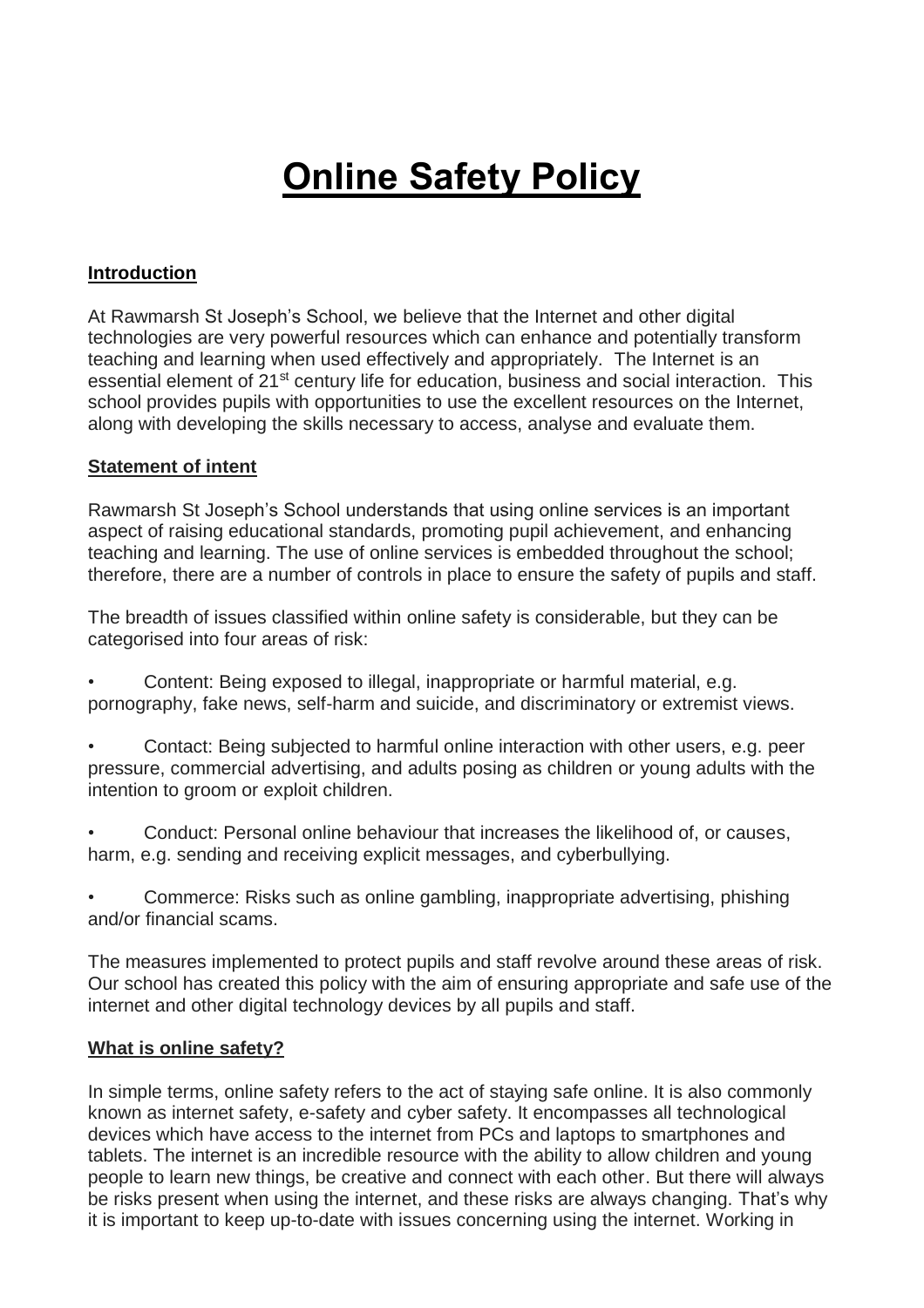partnership, our parents and the school's role in our children's online safety is crucial, so we can be there to help avoid these risks turning into problems.

Currently the internet technologies children and young people are using both inside and outside of the classroom include:

- Websites
- Blogs and Wikis
- Podcasting
- Multimedia
- Gaming
- Mobile devices

Whilst exciting and beneficial both in and out of the context of education, much ICT, particularly web-based resources, are not consistently policed. All users need to be aware of the range of risks associated with the use of these Internet technologies.

At Rawmarsh St Joseph's, we understand the responsibility to educate our pupils on online safety issues; teaching them the appropriate behaviours and critical thinking skills to enable them to remain both safe and legal when using the internet and related technologies, in and beyond the context of the classroom.

Both this policy and the Parent Agreement are inclusive of fixed and mobile internet technologies provided by the school.

#### **Legal framework**

This policy has due regard to all relevant legislation and guidance including, but not limited to, the following:

- Voyeurism (Offences) Act 2019
- The UK General Data Protection Regulation (UK GDPR)
- Data Protection Act 2018
- DfE (2021) 'Harmful online challenges and online hoaxes'
- DfE (2021) 'Keeping children safe in education 2021'

• Department for Digital, Culture, Media and Sport and UK Council for Internet Safety (2020) 'Sharing nudes and semi-nudes: advice for education settings working with children and young people'

- DfE (2019) 'Teaching online safety in school'
- DfE (2018) 'Searching, screening and confiscation'
- National Cyber Security Centre (2018) 'Small Business Guide: Cyber Security'

UK Council for Child Internet Safety (2020) 'Education for a Connected World -2020 edition'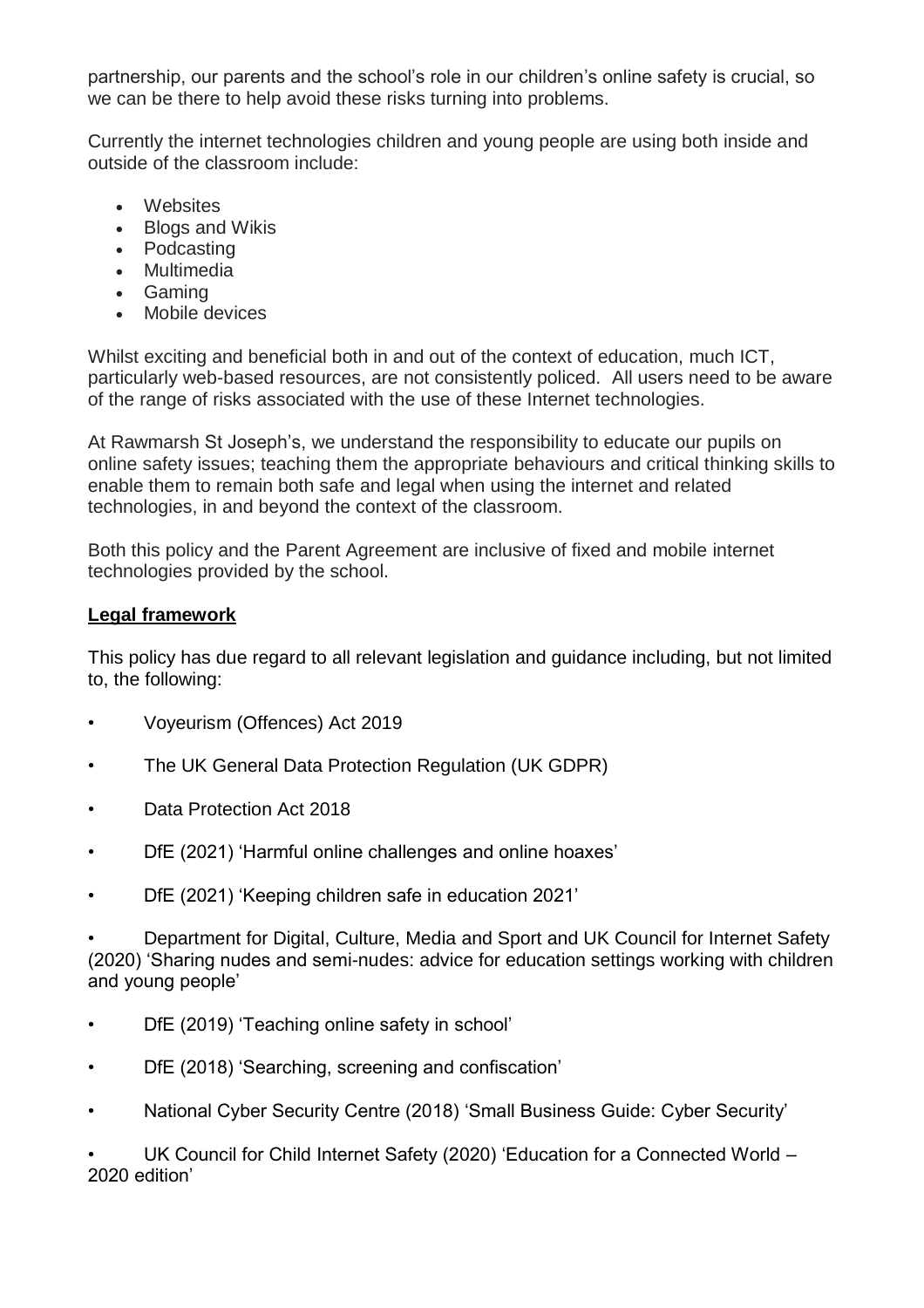# **Roles and Responsibilities**

# **The governing board is responsible for**:

• Ensuring that this policy is effective and complies with relevant laws and statutory guidance.

- Ensuring the DSL's remit covers online safety.
- Reviewing this policy on an annual basis.
- Ensuring their own knowledge of online safety issues is up-to-date.

• Ensuring all staff undergo safeguarding and child protection training, including online safety, at induction.

• Ensuring that there are appropriate filtering and monitoring systems in place.

• Ensuring that all relevant school policies have an effective approach to planning for, and responding to, online challenges and hoaxes embedded within them.

# **The headteacher is responsible for:**

• Ensuring that online safety is a running and interrelated theme throughout the school's policies and procedures, including in those related to the curriculum, teacher training and safeguarding.

• Supporting the DSL and the deputy DSL by ensuring they have enough time and resources to carry out their responsibilities in relation to online safety.

• Ensuring staff receive regular, up-to-date and appropriate online safety training and information as part of their induction and safeguarding training.

• Ensuring online safety practices are audited and evaluated.

• Supporting staff to ensure that online safety is embedded throughout the curriculum so that all pupils can develop an appropriate understanding of online safety.

• Organising engagement with parents to keep them up-to-date with current online safety issues and how the school is keeping pupils safe.

• Working with the DSL and ICT technicians to conduct termly light-touch reviews of this policy.

• Working with the DSL and governing board to update this policy on an annual basis.

The DSL is responsible for:

Taking the lead responsibility for online safety in the school.

• Acting as the named point of contact within the school on all online safeguarding issues.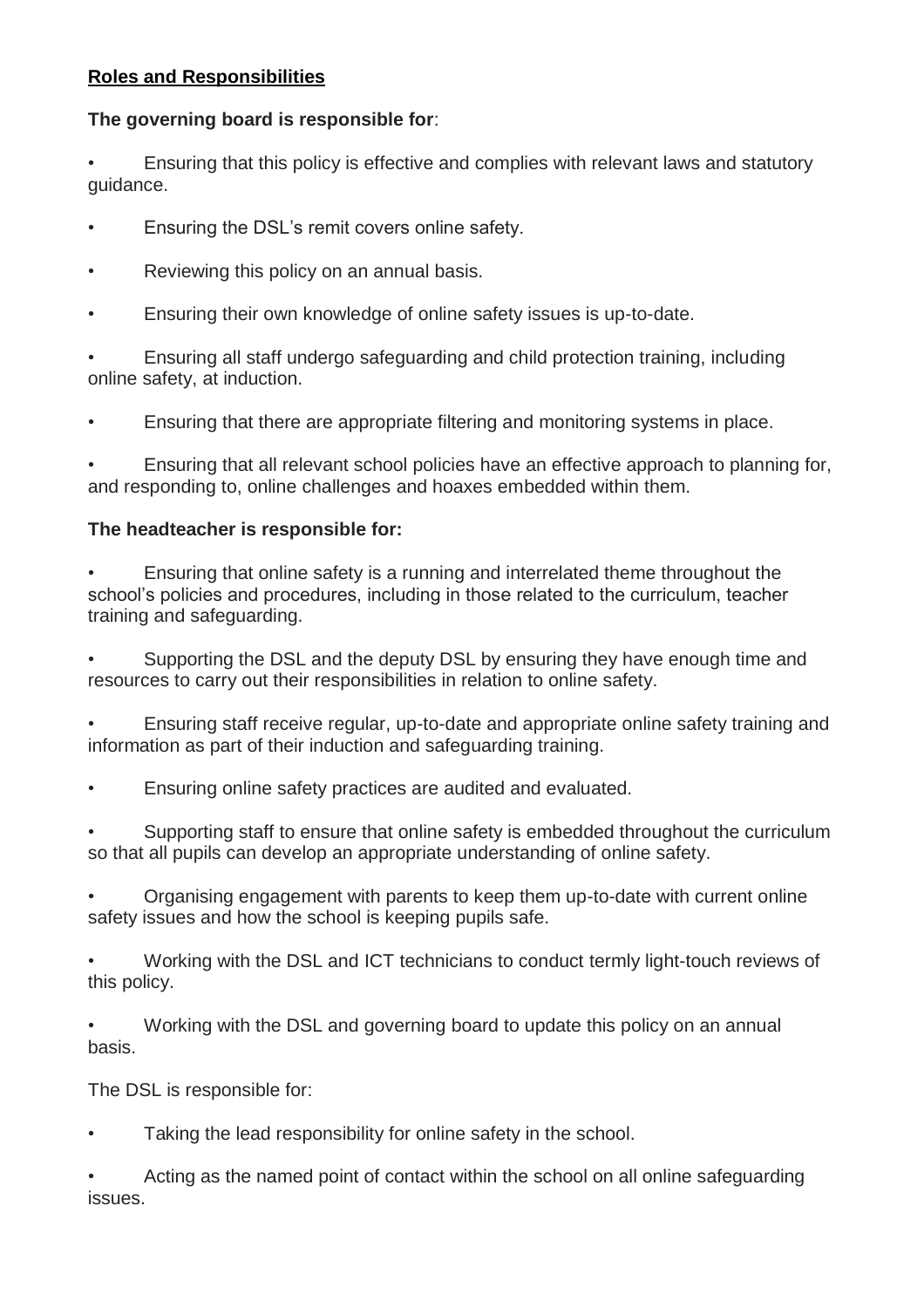• Undertaking training so they understand the risks associated with online safety and can recognise additional risks that pupils with SEND face online.

• Liaising with relevant members of staff on online safety matters, e.g. the SENCO and ICT technicians.

• Ensuring online safety is recognised as part of the school's safeguarding responsibilities and that a coordinated approach is implemented.

• Ensuring safeguarding is considered in the school's approach to remote learning.

• Ensuring appropriate referrals are made to external agencies, as required.

• Keeping up-to-date with current research, legislation and online trends.

• Coordinating the school's participation in local and national online safety events, e.g. Safer Internet Day.

• Establishing a procedure for reporting online safety incidents and inappropriate internet use, both by pupils and staff.

• Ensuring all members of the school community understand the reporting procedure.

• Maintaining records of reported online safety concerns as well as the actions taken in response to concerns.

• Monitoring online safety incidents to identify trends and any gaps in the school's provision, and using this data to update the school's procedures.

• Reporting to the governing board about online safety on a termly basis.

• Working with the headteacher and ICT technicians to conduct half-termly light-touch reviews of this policy.

• Working with the headteacher and governing board to update this policy on an annual basis.

ICT technicians are responsible for:

• Providing technical support in the development and implementation of the school's online safety policies and procedures.

Implementing appropriate security measures as directed by the headteacher.

• Ensuring that the school's filtering and monitoring systems are updated as appropriate.

• Working with the DSL and headteacher to conduct half-termly light-touch reviews of this policy.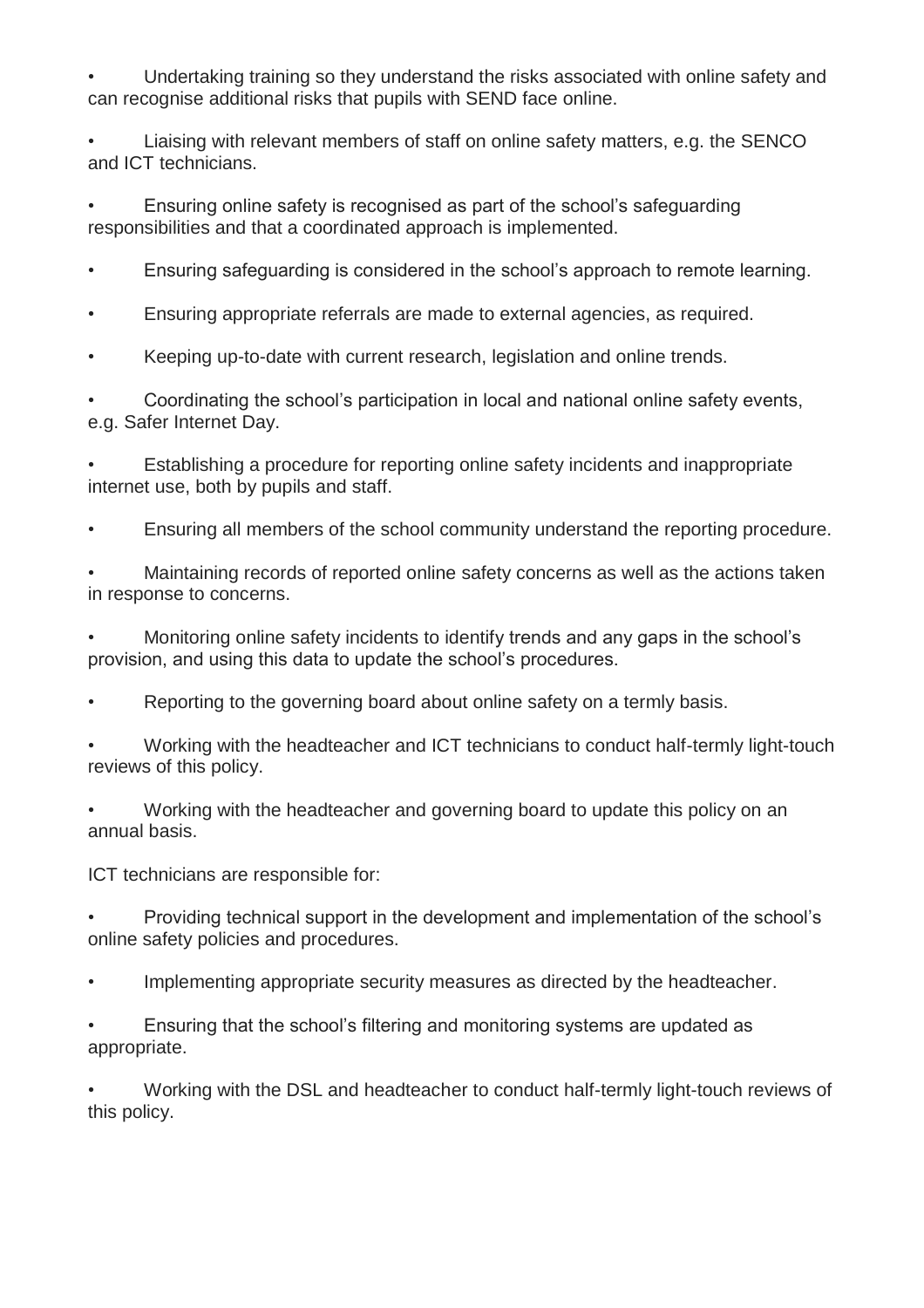### **All staff members are responsible for:**

• Taking responsibility for the security of ICT systems and electronic data they use or have access to.

- Modelling good online behaviours.
- Maintaining a professional level of conduct in their personal use of technology.
- Having an awareness of online safety issues.

• Ensuring they are familiar with, and understand, the indicators that pupils may be unsafe online.

Reporting concerns in line with the school's reporting procedure.

Where relevant to their role, ensuring online safety is embedded in their teaching of the curriculum.

• Staff to only use the device given from school for their own work use.

#### **Pupils are responsible for:**

• Adhering to the Acceptable Use Agreement and other relevant policies.

Seeking help from school staff if they are concerned about something they or a peer have experienced online.

Reporting online safety incidents and concerns in line with the procedures within this policy.

# **The Curriculum**

Online safety is embedded throughout the curriculum; however, it is particularly addressed in the following subjects:

- RHE (Relationship and Health Education)
- PSHE (Personal, Social, Health Education)
- Citizenship
- Computing

Educating pupils on the dangers of technologies that maybe encountered outside school is done informally when opportunities arise and as part of the school curriculum.

The teaching of online safety focuses on helping children to recognise inappropriate content, conduct, contact and commercialism and helps them learn how to respond or react appropriately. Online safety teaching is always appropriate to pupils' ages and developmental stages.

The DSL (Designated Safeguarding Lead) is involved with the development of the school's online safety curriculum.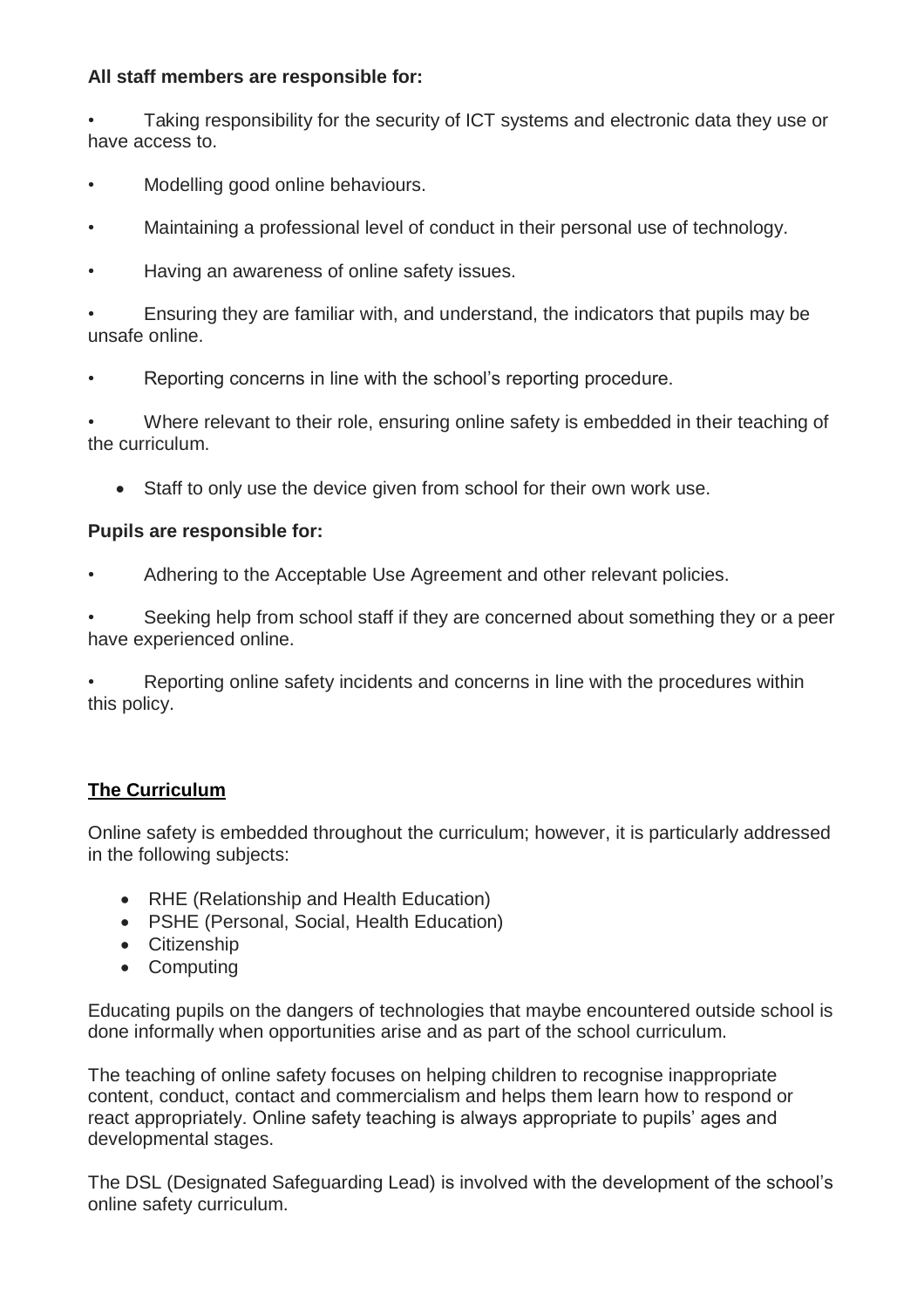Pupils are aware of the impact of online bullying and know how to seek help if they are affected by these issues.

Pupils know how to seek advice or help if they experience problems when using the internet and related technologies, such as informing parents/carers, a teacher or trusted staff member, or an organisation such as Childline/CEOP report abuse button.

As a school, we endeavour to embed online safety messages across the curriculum whenever the internet and/or related technologies are used. These messages will be appropriate to the age of the children being taught.

Online safety guidelines and the SMART rules: Be SMART on the internet.

- SAFE
- MEETING
- ACCEPTING
- RELIABLE
- TELL

These will be prominently displayed around the school to remind children of the importance of keeping safe when using the Internet.

#### **Equal Opportunities- Pupils with additional needs**

Staff are aware that some pupils may require additional teaching including reminders, prompts and further explanation to reinforce their existing knowledge and understanding of online safety issues.

Where a pupil has poor social understanding, careful consideration is given to group interactions when raising awareness of online safety.

Internet activities are planned and well-managed for these children and young people.

#### **Staff Training**

All staff receive safeguarding and child protection training, which includes online safety training, during their induction.

Staff will have regular staff meetings to inform them of any relevant updates in regards to online safety.

All staff are aware of the procedures that they must follow when reporting online safety concerns. Staff are to report any concerns to the DSL and record any incidents on the school's Child Protection Online Management Systems (CPOMS).

Staff are required to adhere to the Staff Code of Conduct (APPENDIX 1) at all times, which includes provisions for the acceptable use of technologies and the use of social media.

#### **Educating Parents**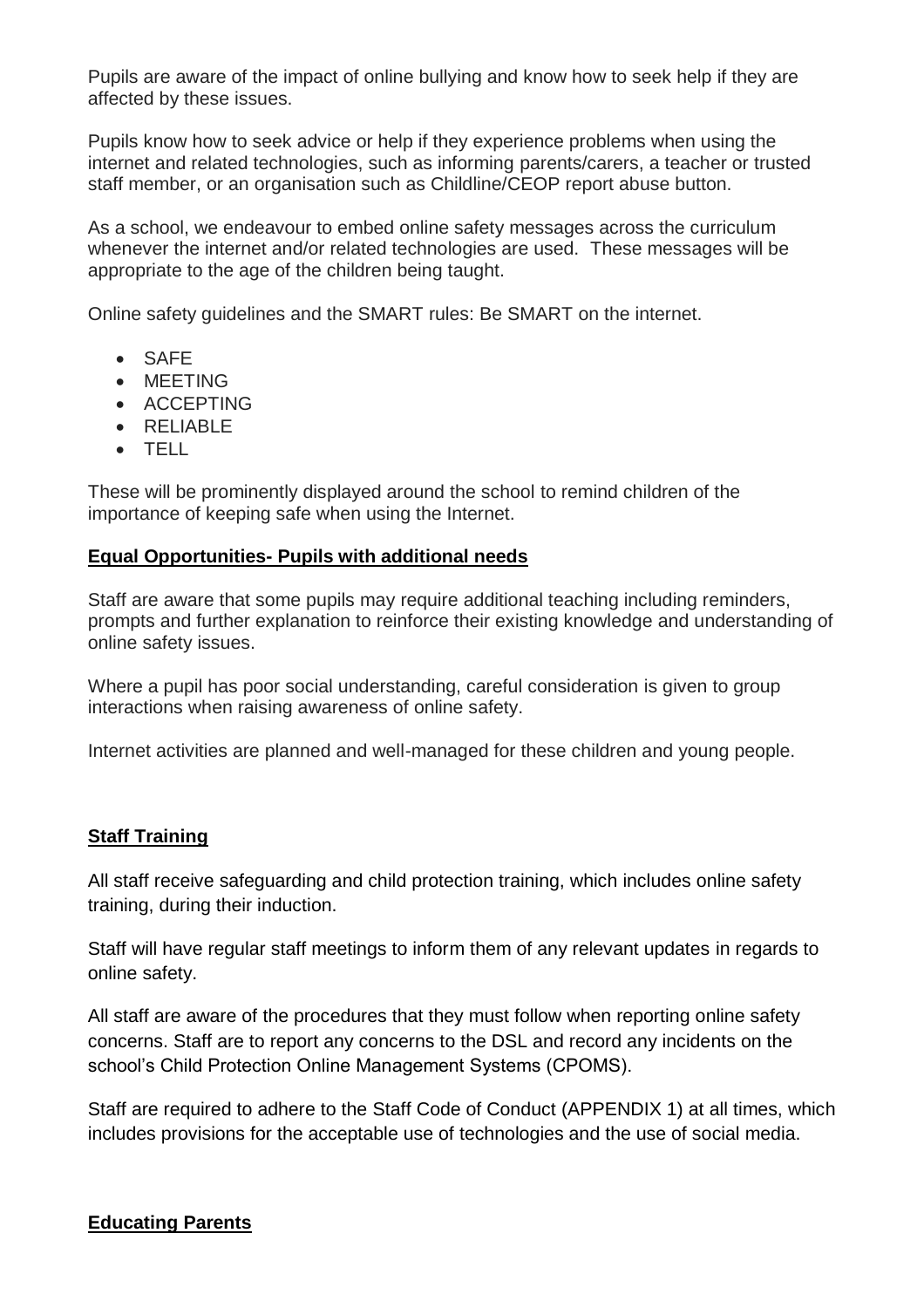The school works in partnership with parents to ensure pupils stay safe online at school and at home.

Parents are provided with information about the school's approach to online safety and their role in protecting their children. Parental awareness is raised in the following ways:

- Parents' evenings
- Class Dojo
- Newsletters
- Parent Meetings/E-safety Events

Parents are sent a copy of the Pupil Agreement Form at the beginning of each academic year and are encouraged to go through this with their child to ensure their child understands the document and the implications of not following it.

(Appendix 2)

# **Security, Data and Confidentiality**

Staff may, in some circumstances, use cloud based storage, which is password protected to store and access information conveniently.

Staff should be aware of their responsibilities when accessing sensitive school data.

School data will only be accessed by staff, using their own username and password.

School data will not be duplicated onto personally owned equipment.

Portable devices are encrypted and data can only be accessed using a secure log in.

# **Filtering and monitoring online activity**

All use of the internet is filtered appropriately and logged. Whenever any inappropriate use is detected it will be followed up.

The school maintains students will have supervised access to Internet resources (where reasonable) through the school's fixed and mobile internet technology.

'Safe search for kids' is used to manage any internet research.

If Internet research is set for homework, staff will remind students of their online safety learning and their signed agreements which refer to their code of conduct. Parents are encouraged to support and supervise any research or use of online technology to support school activities outside of school.

# **Network security**

St Joseph's School has an agreement with JMat who securely provide our internet services. Technical security features, such as anti-virus software, are kept up-to-date and managed by ICT technicians.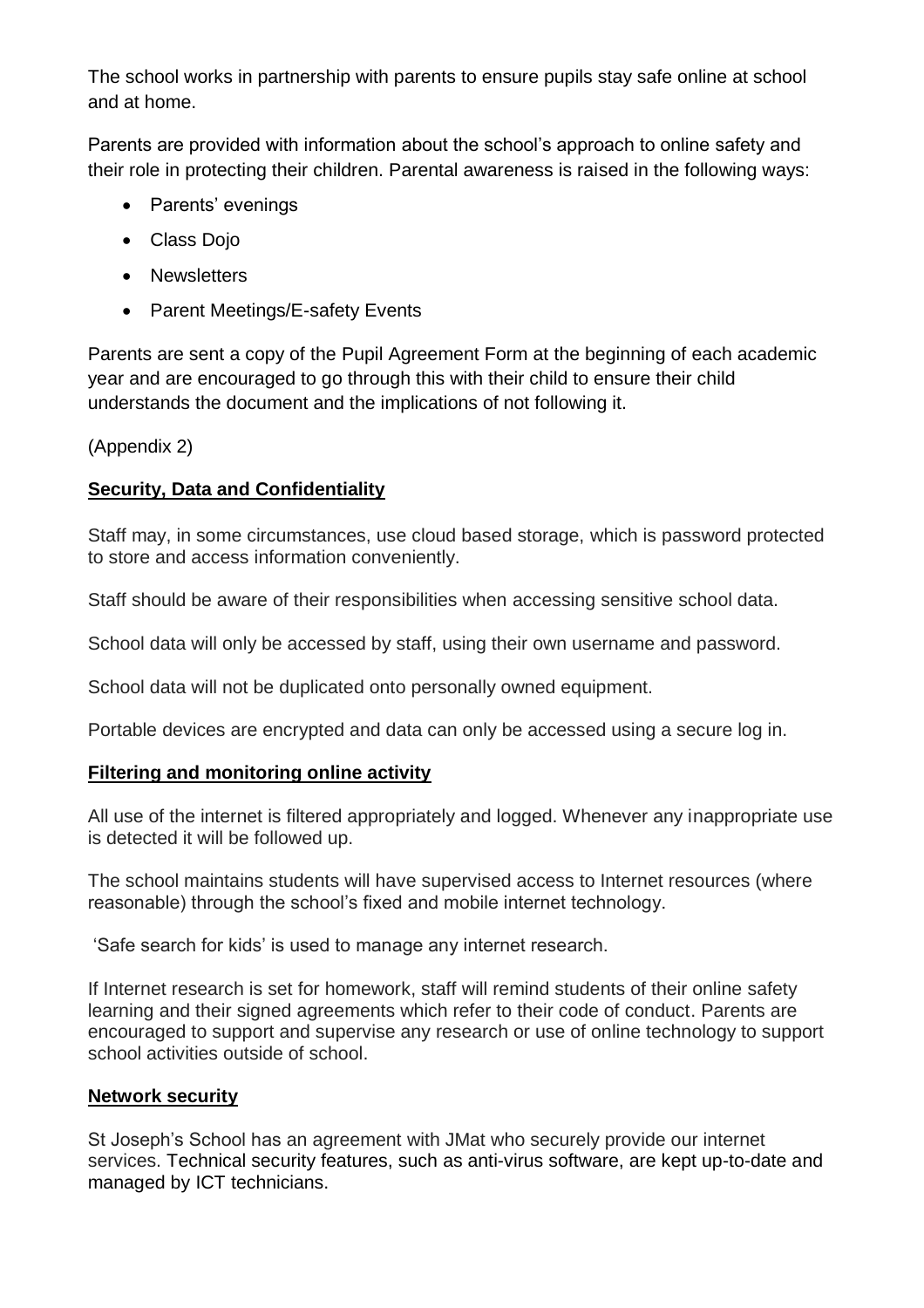JMat provide security against any cyber threats. The server is also backed up off site every day.

All members of staff have their own unique usernames and private passwords to access the school's systems.

Staff and pupils are aware that school based email and internet activity can be monitored and explored further if required.

If staff or pupils discover an unsuitable site, the incident should be reported immediately to the teacher/DSL and then passed on to the ICT technicians at JMat.

#### **Managing email**

The use of email within school is an essential means of communication for staff. Staff must use the schools approved email system for any school business. Staff must inform the Head if they receive an offensive or inappropriate e-mail.

# **Use of personal devices**

The school allows staff to bring in personal mobile phones and devices for their own use during designated times. These are not to be used at any time whilst children are present.

The school is not responsible for the loss, damage or theft of any personal mobile device.

#### **Social Networking**

The school does not permit the pupils to access their private accounts on social or gaming networks at any time during the school day.

The school also strongly discourages children from using age inappropriate social networking outside of school. Should the staff be made aware of incidents or activities on these social networks, which has a direct effect on the children's behaviour or attitudes within school, then the school reserves the right to take action as set out in the behaviour policy. This may include discussions with parents, exclusion and reporting the child's access to the respective organisations/companies.

#### **Personal use of social networks**

Access to social networking sites is filtered as appropriate. Staff and pupils are not permitted to use social media for personal use during lesson time. Staff members are advised that their conduct on social media can have an impact on their role and reputation within the school. The Staff Code of Conduct contains information on the acceptable use of social media – staff members are required to follow these expectations at all times.

Staff receive annual training on how to use social media safely and responsibly. Staff are not permitted to communicate with pupils or parents over social networking sites and are reminded to alter their privacy settings to ensure pupils and parents are not able to contact them on social media. Where staff have an existing personal relationship with a parent or pupil, and thus are connected with them on social media, e.g. they are friends with a parent at the school, they will disclose this to the DSL and headteacher and will ensure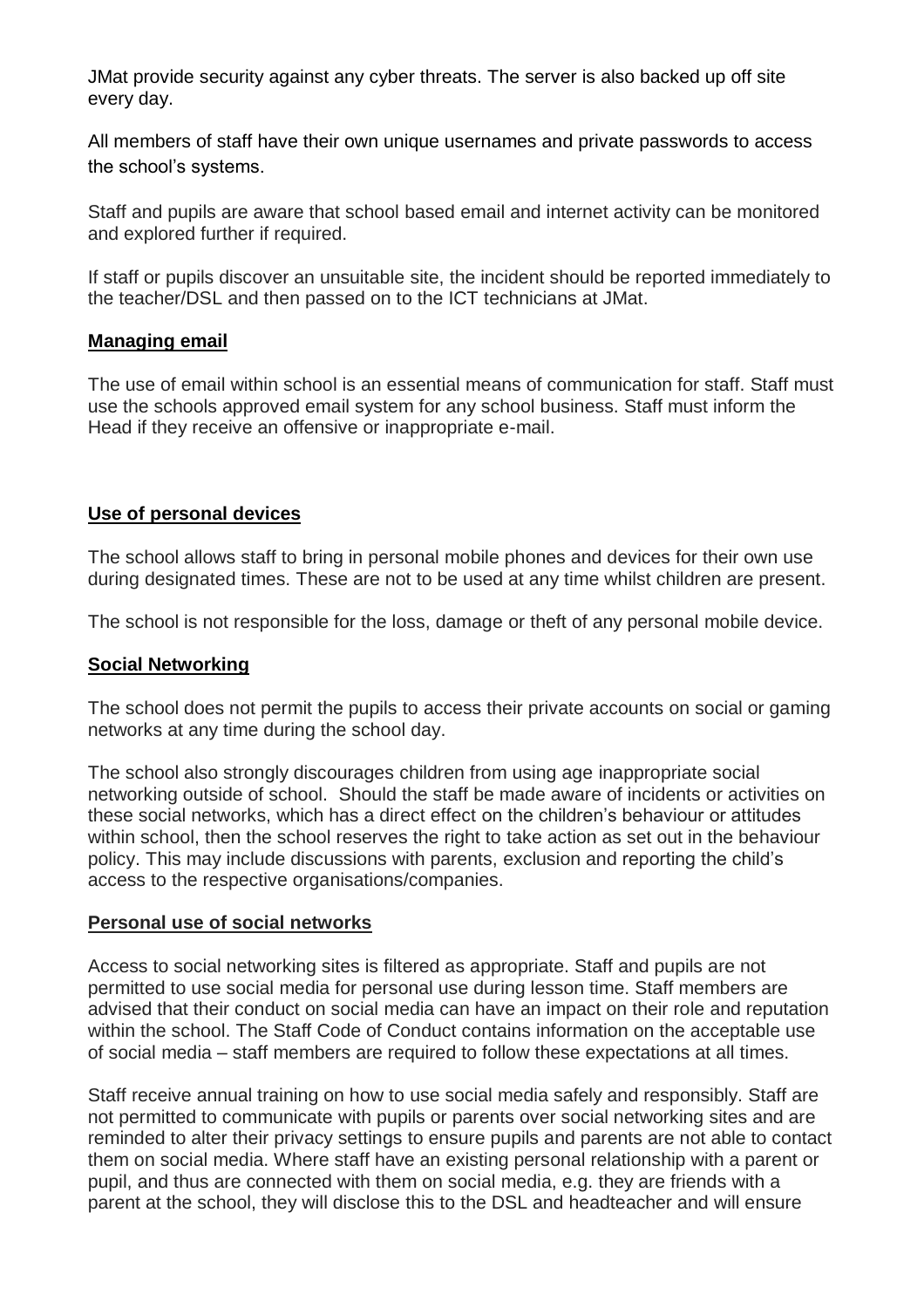that their social media conduct relating to that parent is appropriate for their position in the school.

Pupils are taught how to use social media safely and responsibly through the online safety curriculum.

Concerns regarding the online conduct of any member of the school community on social media are reported to the DSL and managed in accordance with the relevant policy, e.g. Anti-Bullying Policy, Staff Code of Conduct and Behavioural Policy.

#### **Use on behalf of the school**

The school's official social media channels are only used for official educational or engagement purposes. Staff members must be authorised by the headteacher to access to the school's social media accounts.

All communication on official social media channels by staff on behalf of the school is clear, transparent and open to scrutiny.

#### **The School Website**

The Head Teacher is responsible for the overall content of the school website. They will ensure the content is appropriate, accurate, up-to-date and meets government requirements.

The website complies with guidelines for publications including accessibility, data protection, respect for intellectual property rights, privacy policies and copyright law.

Personal information relating to staff and pupils is not published on the website.

Images and videos are only posted on the website if the provisions in the Photograph Consent Form are met.

#### **Safe Use of Images**

#### **Taking of Images and Film**

With the written consent of parents (on behalf of pupils) and staff, the school permits the appropriate taking of images by staff and pupils with school equipment.

Staff are not permitted to use personal digital equipment such as mobile phones and cameras, to record images of pupils, this includes field trips. The school's ipad devices should be used for this purpose.

# **Publishing pupil's images and work**

All parents/carers will be asked to give permission to use their child's work/photos in publicity materials, on the school website or mobile app.

This consent form is considered valid for the entire period that the child attends this school unless there is a change in the child's circumstances where consent could be an issue.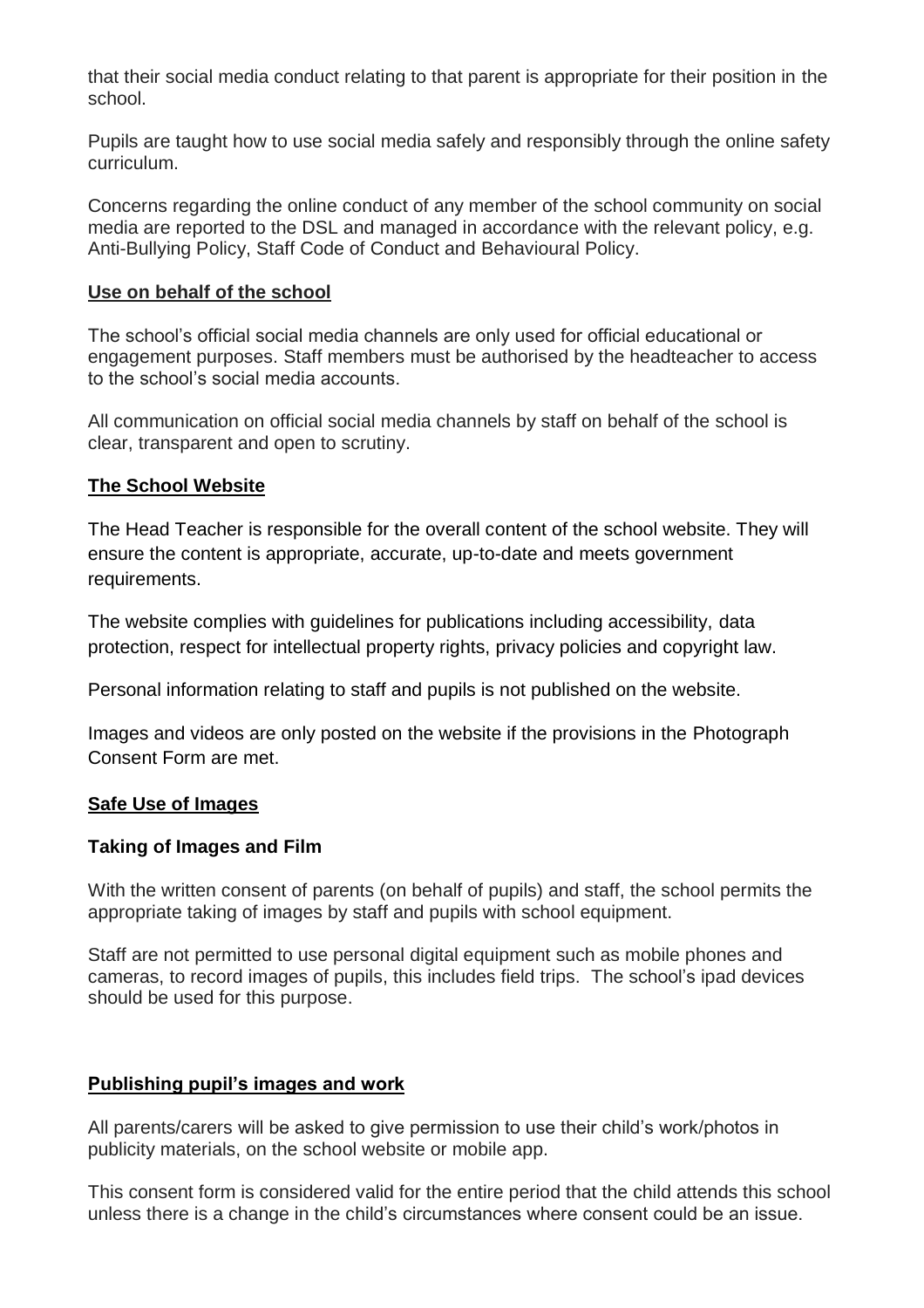Parents need to inform the school if there are changes, complete a new form, and the previous one will be destroyed.

Parents/ carers may withdraw permission, in writing, at any time.

Pupils' names will not be published alongside their image and vice versa on the school website, Class Dojo or any other school based publicity materials.

Images/ films of children are stored securely on the school server and / or teacher's individual school laptops.

#### **Misuse and Infringements**

#### **Complaints**

Complaints or concerns relating to online safety should be made to the Head Teacher Miss C Marsden (following the complaints procedure policy).

#### **Inappropriate material**

All users are aware of the procedures for reporting accidental access to inappropriate materials. The breach must be immediately reported to the Head Teacher/ DSL.

Deliberate access to inappropriate materials by any user will lead to the incident being recorded on CPOMS, and depending on the seriousness of the offence further action may take place; investigation by the Headteacher/Diocese. Staff are aware that misuse or misconduct could lead to disciplinary action.

# **Managing reports of online safety incidents**

Staff members and pupils are informed about what constitutes inappropriate online behaviour in the following ways:

- Staff training
- The online safety curriculum
- **•** Assemblies

Concerns regarding a staff member's online behaviour are reported to the Headteacher who decides on the best course of action in line with the relevant policies, which include the Staff Code of Conduct, Allegations of Abuse Against Staff Policy and Disciplinary Policy and Procedures.

Concerns regarding a pupil's online behaviour are reported to the DSL who investigates concerns with relevant staff members.

Where there is a concern that illegal activity has taken place, the Headteacher will contact the police.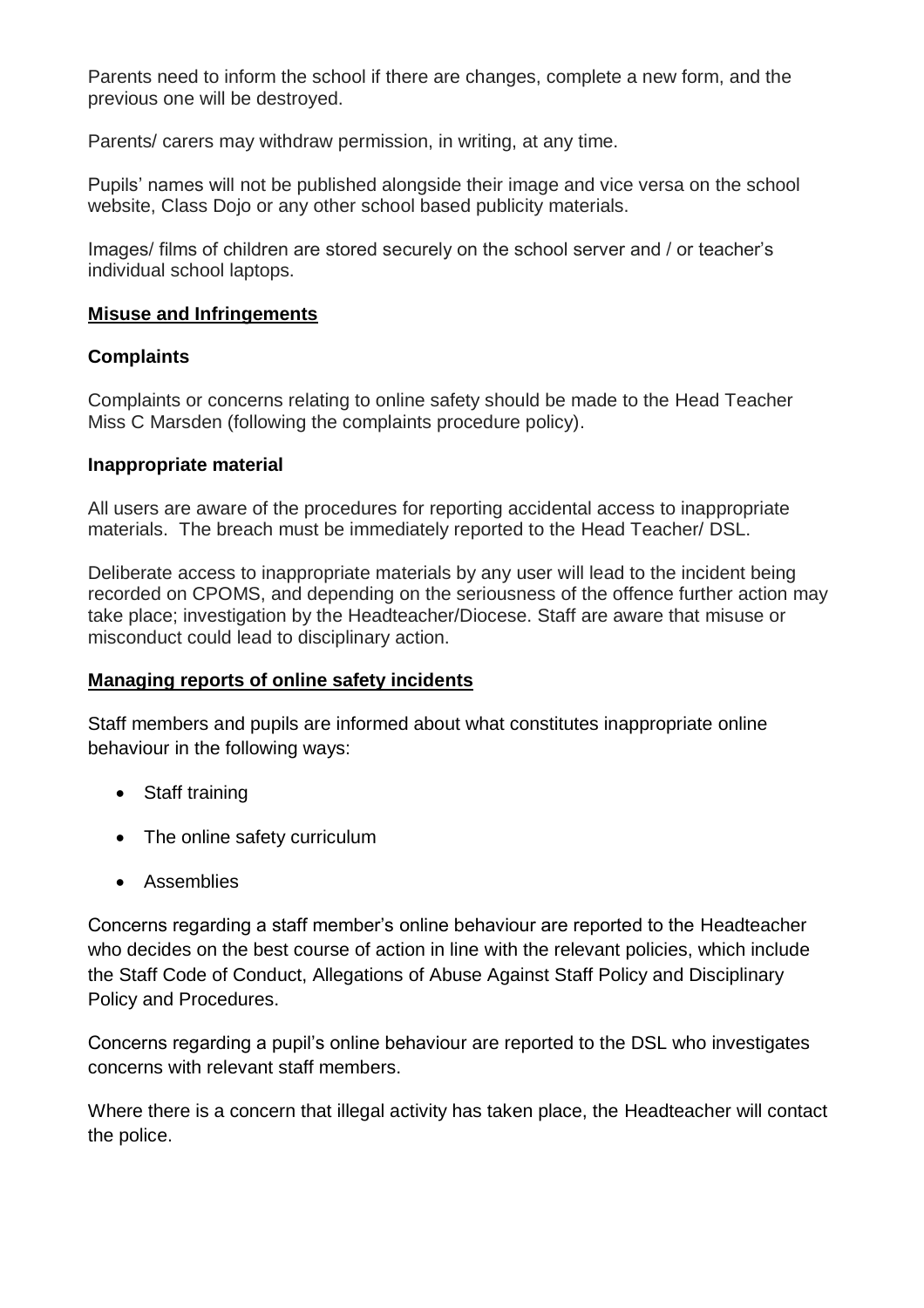# **Responding to specific online safety concerns**

# **Cyberbullying**

At Rawmarsh St Joseph's we do not tolerate Cyberbullying against both pupils and staff. Any incidents of cyberbullying are dealt with quickly and effectively whenever they occur with reference to the school behaviour policy.

# **Code of Practice for pupils**

Pupil access to the Internet is through a filtered service provided by JMat, which should ensure resources are safe and secure whilst being used.

In addition, internet access on the school iPads and any other device connected to the school network is automatically also filtered by the web filter.

The following key measures have been adopted by Rawmarsh St Joseph's School to try to ensure that our pupils do not access any inappropriate material:

- Pupils using the Internet will be working in highly-visible areas of the school and will need staff permission before they access the Internet;
- All online activity is for appropriate educational purposes and is supervised
- Pupils will, where appropriate, use sites pre-selected by the teacher and appropriate to their age group;
- Pupils in Key Stage 2 are educated on the safe and effective use of the Internet, through a number of selected programmes and lessons
- The use of mobile phones by pupils is not normally permitted on the school premises during school hours, unless in exceptional circumstances, where permission may be granted by a member of staff

All pupils will sign a 'Pupil Code of Conduct' as outlined in Appendix 2. This involves using online technology inside and outside of school and also whilst accessing online learning through Microsoft Teams at home

# **Monitoring and review**

The school recognises that the online world is constantly changing; therefore, the DSL, ICT technicians and the headteacher conduct termly light-touch reviews of this policy to evaluate its effectiveness.

The governing board, headteacher and DSL review this policy in full on an annual basis and following any online safety incidents.

The next scheduled review date for this policy is July 2022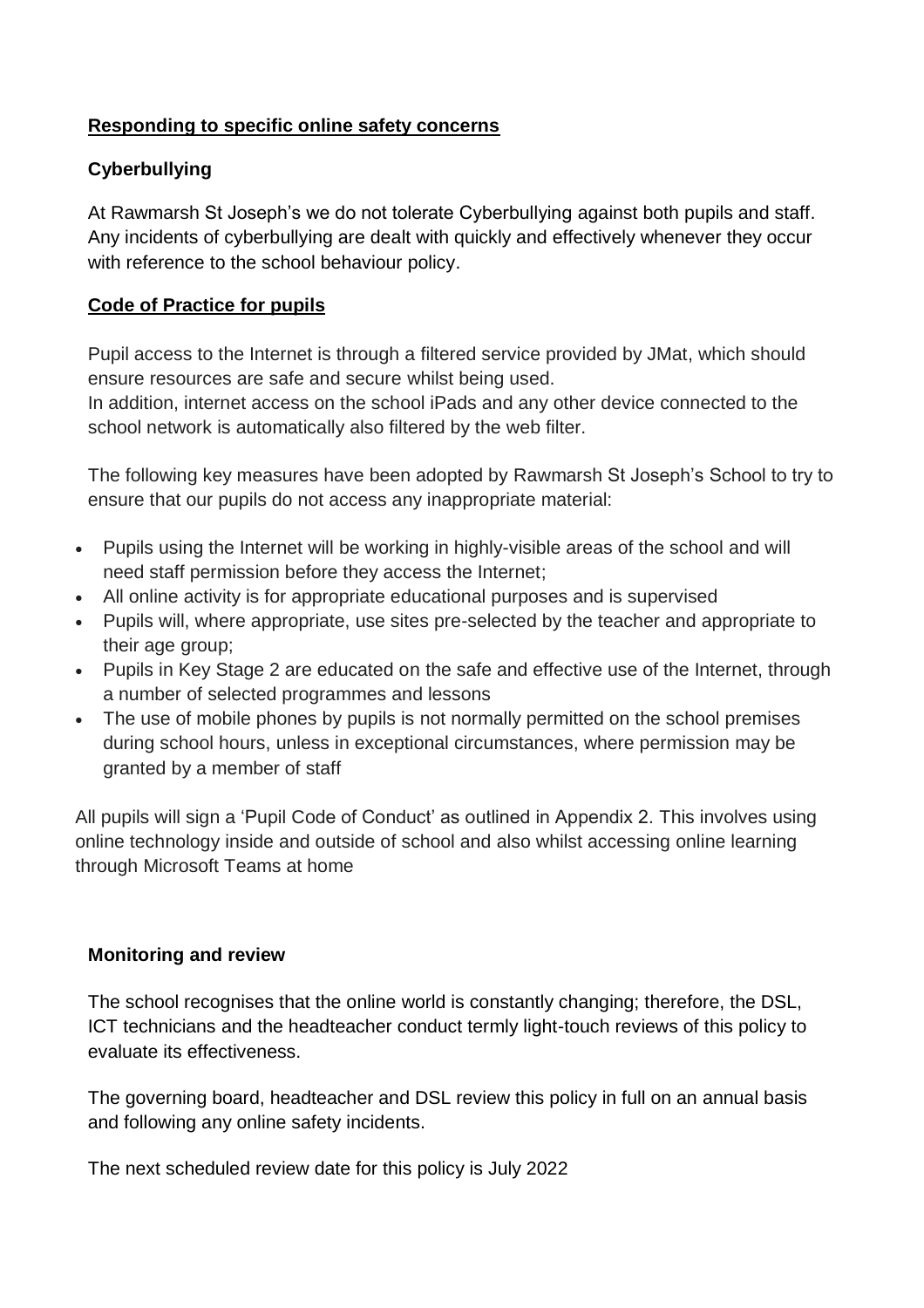Any changes made to this policy are communicated to all members of the school community.

The new code of conduct will be shared at the start of February 2020 to cover the academic year 2021/2022. We are aware that technology and the potential risks are forever changing; therefore, amendments to this policy will be made if needed in accordance to the new guidance/regulations.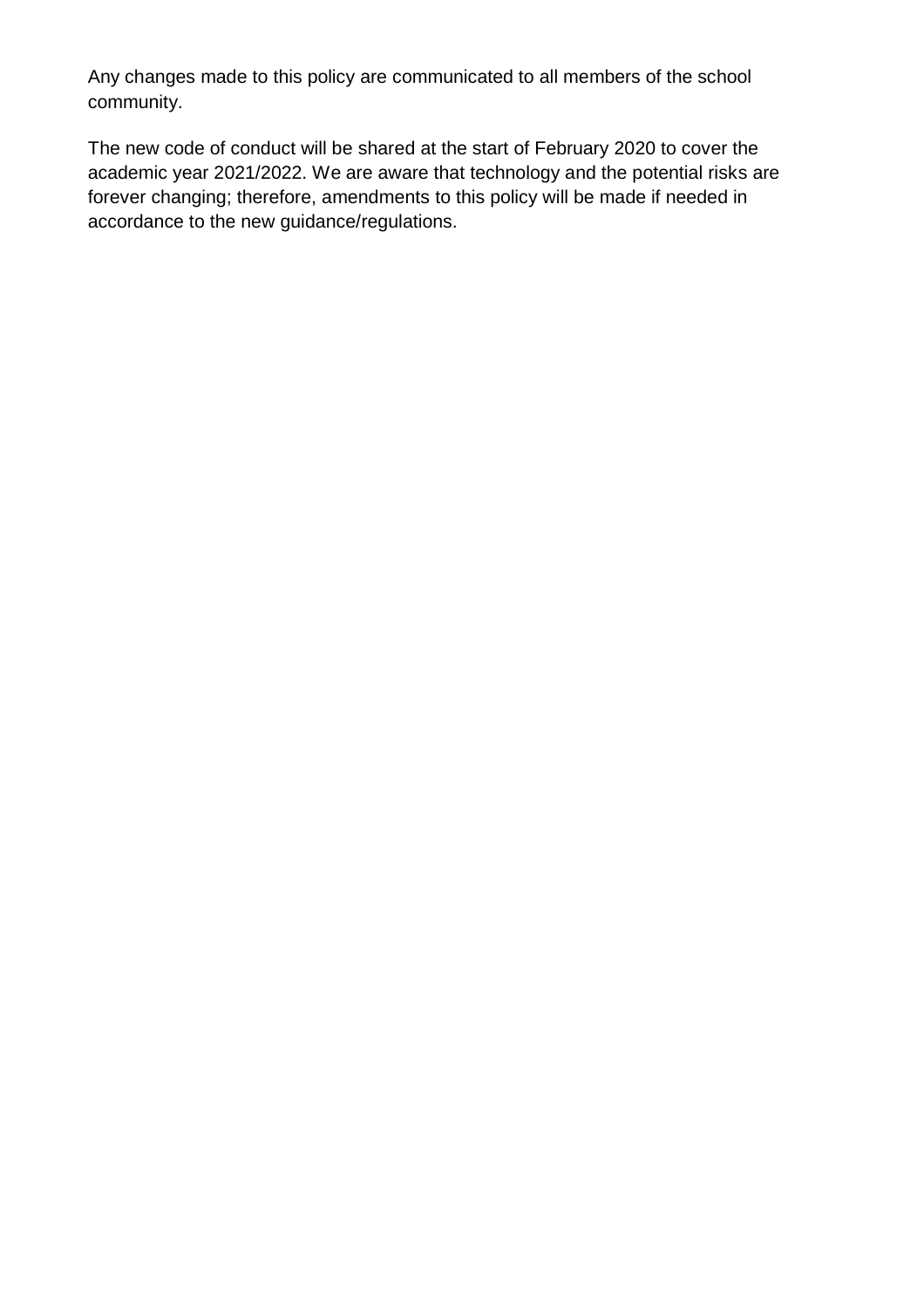# **APPENDICES**

# **APPENDIX 1: Staff Code of Conduct**

*Staff have agreed to the following Code of Conduct:*

- *Pupils accessing the Internet should be supervised by an adult at all times*
- *All pupils are aware of the rules for the safe and effective use of the Internet*
- *Websites used by pupils should be checked beforehand by teachers where possible to ensure there is no unsuitable content and that material is ageappropriate*
- *Deliberate/accidental access to inappropriate materials or any other breaches of the school code of practice should be reported immediately to Christie Marsden/ Anna Smith*
- *In the interests of system security, staff passwords should only be shared with the network manager*
- *Teachers are aware that the JMat system tracks all Internet use and records the sites visited. The system also logs emails and messages sent and received by individual users*
- *Teachers should be aware of copyright and intellectual property rights and should be careful not to download or use any materials which are in breach of these*
- *Photographs of pupils should, where possible, be taken with a school camera/iPad and images stored on a centralised area on the school network/password protected internet storage, accessible only to teaching staff.*
- *School systems may not be used for unauthorized commercial transactions*

*All staff will be asked to sign the 'Code of Practice for Staff' and these will be stored securely in their staff folders in school.*

# **APPENDIX 2: Pupil Code of Conduct Pupils have agreed to the following Code of Conduct:**

# *PUPIL CODE OF CONDUCT FOR ONLINE LEARNING*

- *•* I will have an adult supervise me whilst using Zoom at home
- I will not share my passwords with anyone except my parents and carers
- I will mute my microphone unless my teacher tells me to unmute it
- I will not mute anyone else's microphone
- I will not share my screen unless my teacher tells me or press the 'take control' button
- I will follow the school rules at all times whilst using Zoom
- I will only talk to my teacher using the chat option if I need to ask a question, I need help or my teacher has given me an instruction to do so
- I will not set up a Zoom meeting or talk to other pupils on chat without the teacher present
- I will use my parents/carer's email (when one is needed) under their supervision